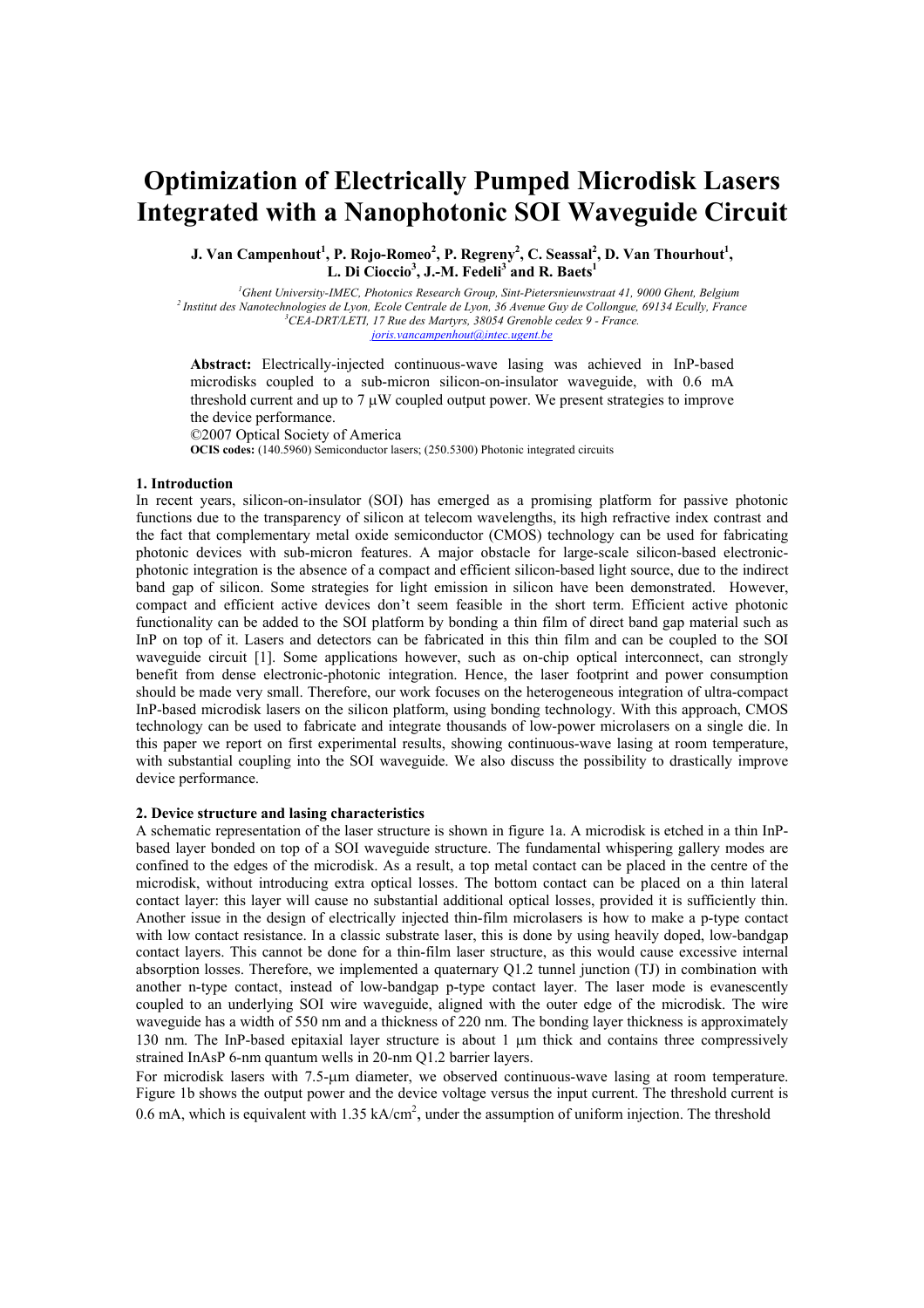

Fig. 1. Schematic representation of the heterogeneous microdisk laser structure (a) and measured continuous-wave lasing characteristics at room temperature for a 7.5-µm device (b).

voltage is about 1.7 V. The output power was collected at one end of the output SOI waveguide, using a fibre grating coupler. The slope efficiency was estimated to be 15  $\mu$ W/mA, and the maximum continuouswave output power is about 7  $\mu$ W. In pulsed operation, output peak powers up to 100  $\mu$ W have been measured. The early thermal roll-over is caused by a high thermal resistance, which was found to be 10 K/mW. The sample contained microdisk lasers with variable top metal contact sizes (5.3-6.3 µm). It was found that laser performance depends strongly on the position and size of the top metal. The top contact was misaligned by about 400 nm during lithography. As a result, only the lasers with smallest top contact showed low-threshold continuous-wave lasing. For bigger top contacts, laser performance was worse due to optical absorption loss at the misaligned top metal.

## **3. Device optimization**

Dense integration of these microdisk lasers in an electronic-photonic integrated circuit requires that the power consumption is made sufficiently small. For on-chip applications, we expect that the needed output power will be in the range 1-100 µW. We have analyzed the power consumption for such output powers for an optimized microdisk laser design. In this analysis, we neglected self-heating effects. While this effect strongly limits output power for our current devices, we believe that by a incorporating a thermal heat sink structure, self-heating could be strongly suppressed, in particular for optimized lasing structures with output powers below 100  $\mu$ W. The input power  $P_{in}$  was calculated for different required output powers  $P_{in}$  using the conventional expressions for laser threshold and laser efficiency, and a theoretical assessment of the voltage-current characteristic. For each output power, three design parameters were optimized: the disk radius, the coupling loss into the SOI waveguide, and the doping level in the p-side of the tunnel junction. The bend loss increases exponentially with decreasing disk diameter and therefore poses a limit on the minimum device size. The actual dependence on disk radius was calculated using FDTD and eigenmode expansion techniques. The coupling loss obviously has a large impact on slope efficiency and threshold. For the optimization, it was assumed that arbitrary coupling coefficients can be obtained. This assumption was verified by 3D FDTD simulations, which show that reducing the bonding layer down to 50 nm yields coupling losses that exceed the optimized values. Finally, the doping level of the tunnel junction has a strong impact on the device voltage, as it is known that the tunnel efficiency strongly increases with increasing doping of the p-side of the tunnel junction. However, internal optical losses also scale with this doping level *P*, due to intervalence band absorption, which is given by  $\alpha_{VBA} = k_pP$ . The dependence between doping level and TJ resistivity is based on the model in [2]. The important parameters used in the optimization can be found in table 1. The optical confinement factors and internal losses were calculated with a one-dimensional eigenmode expansion tool. Unidirectional output in the SOI waveguide was assumed, which should be possible by incorporating a well positioned mirror in one part of the SOI wire. The result of the optimization is shown in figure 2. Three cases were considered: one with an additional 10 cm-1 scattering loss, a second without additional scattering loss and a third without scattering loss and with an increased lateral injection efficiency (x2), which might be obtained by etching a hole in the centre of the disk. The optimized disk radii are in the range  $2.6 - 3 \mu m$ , the TJ doping levels are in the range  $5 -$ 10  $10^{18}$  cm<sup>-3</sup>, while the optimized coupling losses are in the range  $3 - 20$  cm<sup>-1</sup>. For 100  $\mu$ W output power,